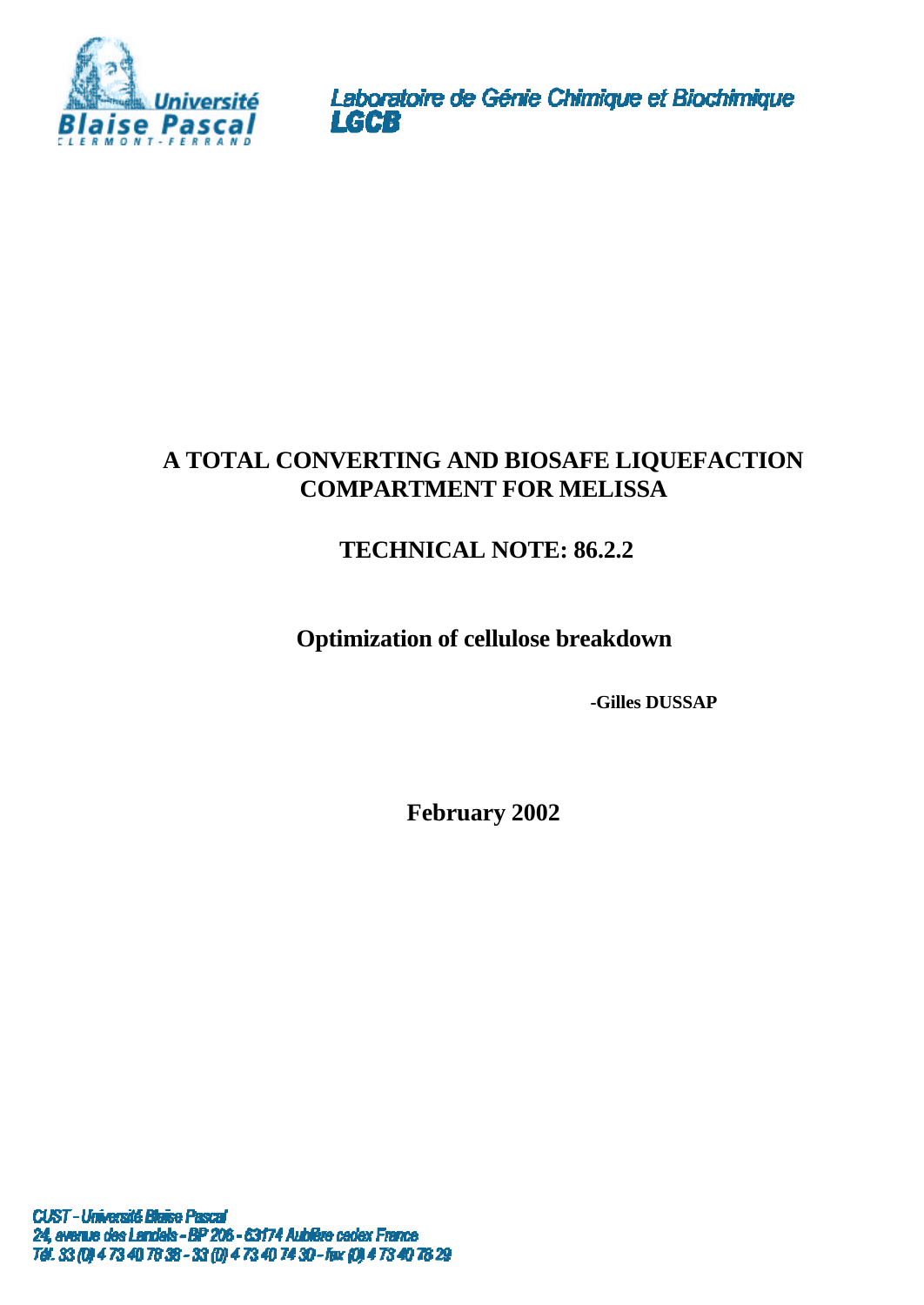| <b>1.0 INTRODUCTION</b>             |                                                             |    |                                                         |
|-------------------------------------|-------------------------------------------------------------|----|---------------------------------------------------------|
| 2.0 PROCESS DESIGN                  |                                                             |    | 3                                                       |
|                                     | 2.1 General conditions of cultivation                       |    | $\mathbf{3}$                                            |
|                                     | 2.2 ESA conditions of cultivation                           |    | $\mathbf{3}$<br>$\mathbf{3}$<br>$\overline{\mathbf{4}}$ |
| 2.3. Experimental set-up            |                                                             |    |                                                         |
|                                     | 2.4. Analysis of the liquid phase                           |    |                                                         |
|                                     | 2.5. Analysis of the solid phase                            |    | $\overline{\mathbf{4}}$                                 |
| <b>3.0 RESULTS</b>                  |                                                             |    | 5                                                       |
|                                     | 3.1 Standard culture on cellobiose                          |    | 5                                                       |
|                                     | 3.2 Vegetable degradation of ESA-substrate:                 |    | 7                                                       |
|                                     | Reactor 1 : Wheat straw + soya waste + cabbage              |    |                                                         |
|                                     | With cellobiose at $t = 0$                                  |    |                                                         |
|                                     | 3.2.1 Analysis of the first step : 0-100h                   |    | 8                                                       |
|                                     | 3.2.2 The second step: $100-250$ h                          |    | 8                                                       |
|                                     | 3.2.3 The third step: 250-1000h                             |    | 9                                                       |
|                                     | 3.2.4 Quantification of degradation                         | 9  | 9                                                       |
| 3.3. Degradation of ESA -substrate, |                                                             |    |                                                         |
|                                     | Reactor 2 : Wheat straw + soya waste + cabbage + spirulina  |    |                                                         |
|                                     | With cellobiose at $t = 0$                                  |    |                                                         |
| 3.3.1                               | Analysis of the liquid phase                                |    | 10                                                      |
|                                     | 3.3.2 Quantification of degradation by dry mass measurement |    | 11                                                      |
|                                     | 3.3.3 Quantification of degradation by COD measurement      | 11 |                                                         |
| 3.3.4                               | Quantification of degradation by cell-wall measurement      |    | 12                                                      |
|                                     | 3.4. Degradation of ESA -substrate,                         |    | 13                                                      |
|                                     | Reactor $3:$ Wheat straw + soya waste + cabbage + spirulina |    |                                                         |
|                                     | Without cellobiose at $t = 0$                               |    |                                                         |
| 3.4.1                               | Analysis of the liquid phase                                |    | 13                                                      |
| 3.4.2                               | Quantification of degradation by dry mass measurement       |    | 14                                                      |
| 3.4.3                               | Quantification of degradation by COD measurement            | 15 |                                                         |
| 3.4.4                               | Quantification of degradation by cell-wall measurement      |    | 15                                                      |
| <b>4.0 SUMMARY/OUTLOOK</b>          |                                                             |    | 16                                                      |
| <b>REFERENCES</b>                   |                                                             |    | 17                                                      |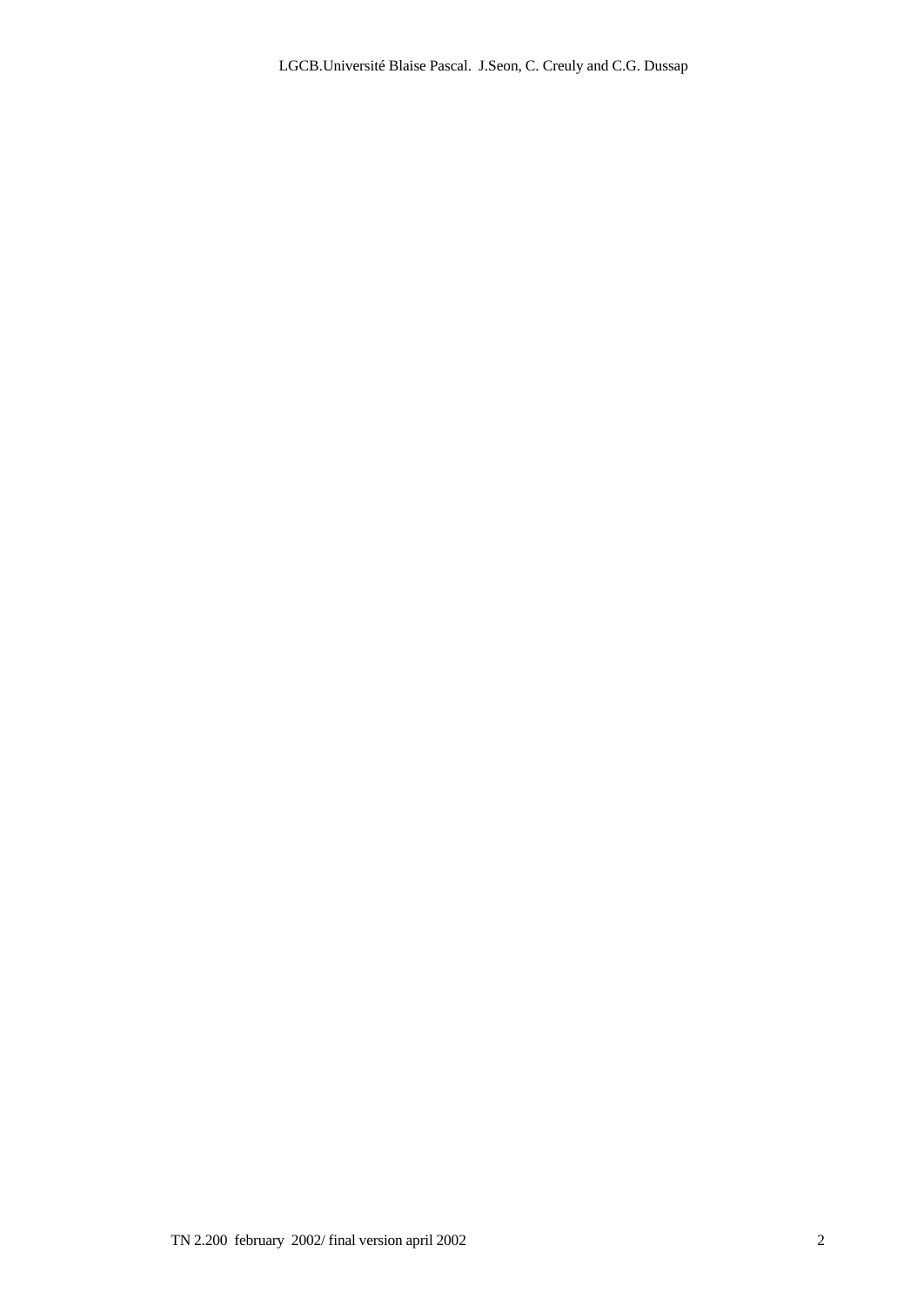# **1. 0 INTRODUCTION**

The results of the preliminary biodegradation test of ESA-substrate by pure culture of *Fibrobacter succinogenes* were presented in TN 2.100. A significant hydrolysis was noticed on different substrates as glucose, cellobiose, cellulose, wheat, tomato, soya. Based on the results of these experiments it was decided to test the degradation of complete ESA-substrate in a controlled reactor under  $CO<sub>2</sub>$  atmosphere to maintain the anaerobic conditions (table1). One of the conclusions was the unability of *F.succinogenes* to grow when it is placed in the vicinity of faeces.

This report gives tests performed in order to improve the degradation using the vegetable part of ESA-substrate (wheat, soya and cabbage) on fed-batch process.

Table 1 : Schematic overview of the content of the technical note 2.100

## **CONCEPT**

The potentialities of *F.succinogenes*

Production of the ESA-substrate

Degradation of part of ESA-substrate one by one

# **METHODS**

Quantification of extracellular metabolites (glucose, succinate, acetate, VFA) by HPLC

Estimation of degradation by developement of COD method suitable to our process and by dry mass measurement of the substrate residue at the end of experimentation.

# **EXPERIMENTS**

\* Tests in bottle which give results of degradation on single part of ESA-substrate

| Substrate | Degradation (%) |
|-----------|-----------------|
| Wheat     | 32              |
| Soya      | 63              |
| Cabbage   | 78              |
| Faeces    |                 |
| Spirulina |                 |

\* Tests in anaerobic reactor with specific substrate: cellobiose, wheat and the previous composition of ESA-substrate (wheat  $+$  tomato  $+$  faeces  $+$  spirulina). The cellobiose experiment serves as a standard degradation. The experiment on wheat has shown that kinetics are lower than the standard growth. The growth on the previous ESA-substrate has confirmed the inhibition due to the presence of faeces.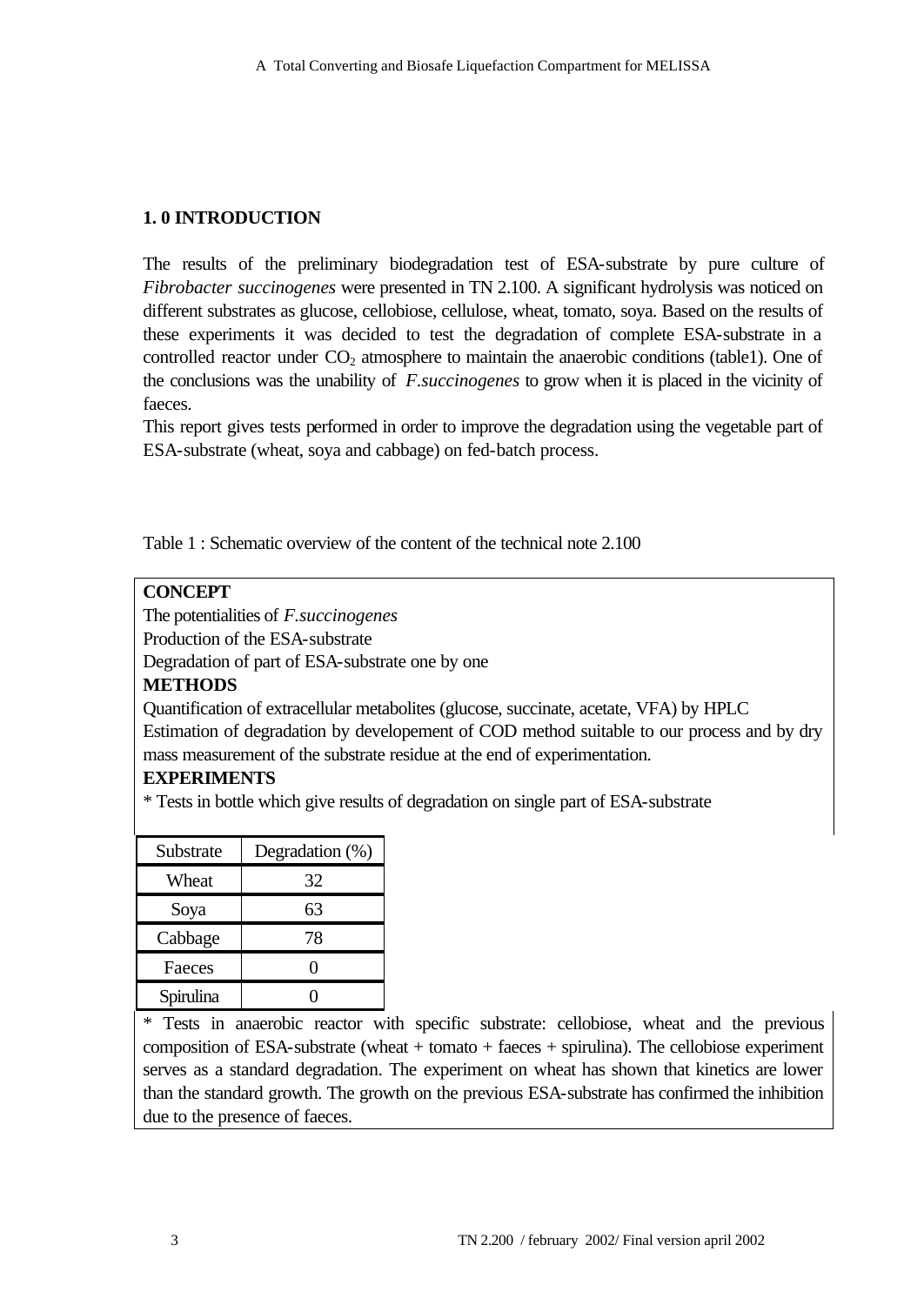### **2.0. PROCESS DESIGN**

#### **2.1 General conditions of cultivation**

*F.succinogenes* was grown under 100% CO2 in a basal medium described in TN2.100.

#### **2.2 ESA conditions of cultivation**

The basal medium (without carbon source) was added with 2% of dry matter.

All ingredients (table2) were mixed in a kitchen blender.

Fresh green cabbage were first cut in smaller parts and then subsequently mixed in a kitchen mixer. Wheat straw was grind in dry conditions with a kitchen mixer and then a blender until about 5 mm particules were obtained.

Table 2 : Composition of ESA-substrate in the three reactors examined in this technical note

|           |         | Reactor 1          | Reactor 2 and reactor 3 |                    |  |
|-----------|---------|--------------------|-------------------------|--------------------|--|
| Component | DM( q ) | proportion (% w/w) | DM(q)                   | proportion (% w/w) |  |
| wheat     | 28      | 33,3               | 33,6                    | 29,2               |  |
| sova      | 28      | 33,3               | 33,6                    | 29,2               |  |
| cabbage   | 28      | 33,3               | 33,6                    | 29,2               |  |
| spirulina |         |                    | 14.2                    | 12,5               |  |

 We have chosen to add a fraction of cellobiose at the beginning of the experimentation in reactors 1 and 2 to allow a rapid colonization of fibers by *F.succinogenes*. In these conditions, we could delete the lag phase which is usual on complex substrates like lignocellulosic components. The reactor 3 was started without cellobiose in the initial medium.

During the fed-batch procedure, the dry matter was added once a week and in this case the substrate was made up only with ESA-substrate : wheat straw 5.6 g (%dry matter 94.2), soya waste 5.6 g ( %dry matter 90.6), fresh cabbage 76g (%dry matter 7.4), and spirulina 2.4 g. The percentage of DM were determined by weighing after 24 hours at 110°C in oven.

### **2.3 Experimental set-up**

The experiments were performed using the anaerobic reactor described in TN 2.100.

At the beginning of experimentation, the reactor of 2 liters was filled with 1.2 liters of medium (basal medium + vegetable matter) and sterilized at 120°C during 20 min. After sterilization, the reactor was flushed under  $CO<sub>2</sub>$  effluent (in the gazeous part in the top of the glass). Cystein and  $Na_2CO_3$  were added in the hot medium to decrease the redox potential. When redox conditions were obtained (-300mV), the temperature was regulated to  $40^{\circ}$ C and  $200$  ml of preculture were added. In this process, the reactor was filled up and the gaseous phase was taken up a small part in comparison with the liquid phase. After inoculation, the reactor was sealed gaz tight and the flush of  $CO<sub>2</sub>$  was connected only when samples were taken for the analysis of the liquid phase.

**2.4 Analysis of the liquid phase**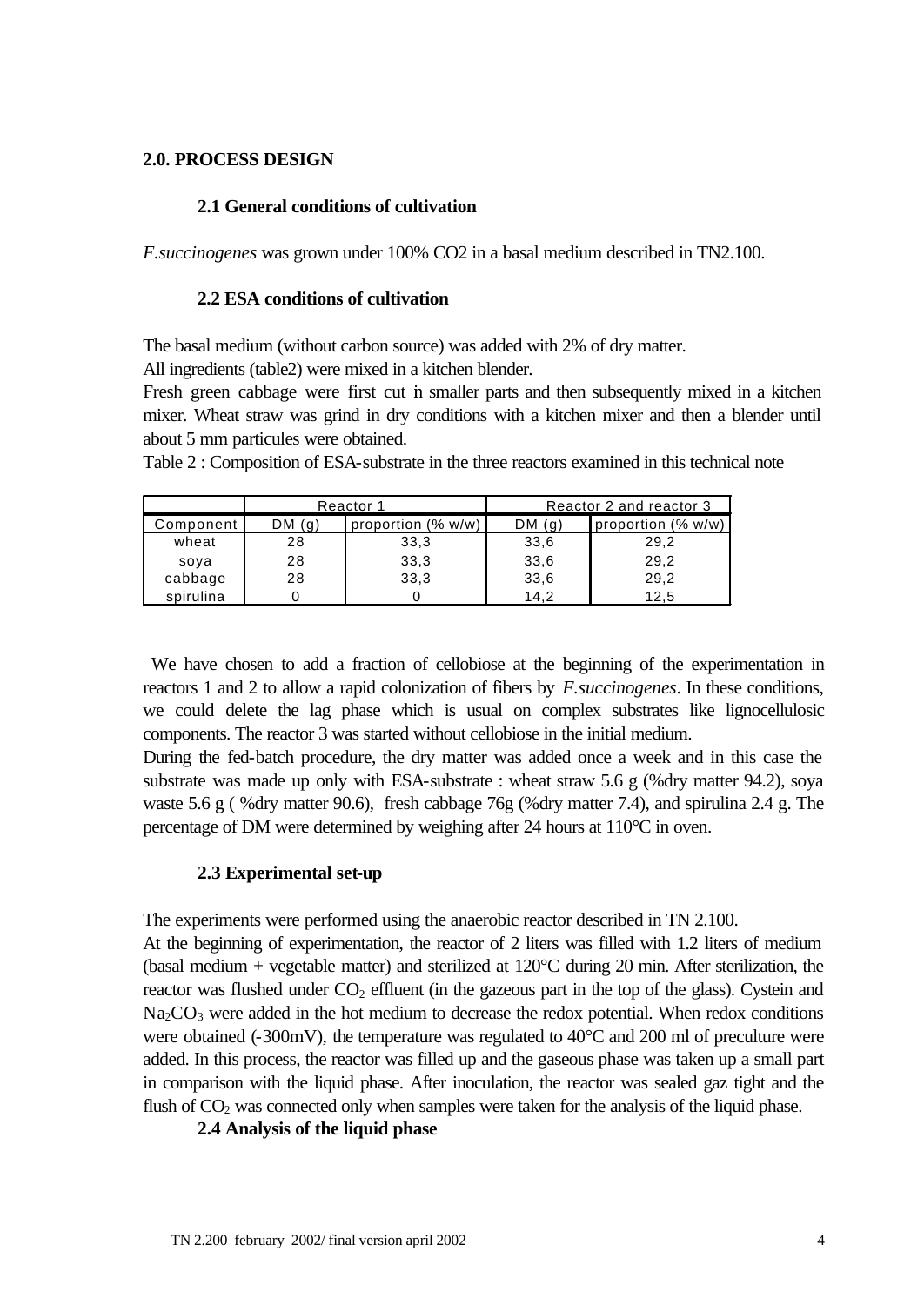Measurement of pH value : on-line with Ingold probe

Measurement of redox value : on-line with Ingold probe

Extracellular metabolites : off-line, quantification of glucose, succinate, acetate, VFA by high pressure -liquid chromatography after calibration of each component. An example of high liquid pressure chromatogram is given in table 3.

### **2.5 Analysis of the solid phase**

Degradation of solid substrate : off-line, at the end of the culture, by COD method described in TN 2.100 and by filtration/weighing of the residue. At the end of the experiment (after 1000 hours of culture), the entire volume of the reactor is filtered. The cake is dried ( 24 hours at 110°C in a oven) and weighed.

Determination of lignocellulosic residue : off-line, at the end of the culture, by sequential determination of cell-wall components. This method uses a treatment with neutral and acid detergent and sulfuric acid ( Van Soest, 1963) . The protocol is described in the french standard (AFNOR, NF V 18-122, 1997)

Table 3 : Analysis of soluble products by HPLC

| Seq. info :<br>nFil.J.<br>3500<br>3000<br>2500<br>2000<br>1500<br>1000<br>400<br>0 | 35<br>1,208 | Pyruvate socialn<br>6,480.<br>Š | 22.512 - Succines<br>27.728 - Against<br>80802<br>薨<br>ê<br>F, | S272-Bayout          | 48.796 | 馬匹 |
|------------------------------------------------------------------------------------|-------------|---------------------------------|----------------------------------------------------------------|----------------------|--------|----|
| n<br>Tou rút                                                                       | ٩b<br>1100  | Heuteur                         | Contogé                                                        | a)<br>[cone (real/1] | 50     | 60 |
|                                                                                    |             |                                 |                                                                |                      |        |    |
| 10.202                                                                             | 1549        | 42                              |                                                                | 10.00000             |        |    |
| 11,206                                                                             | 1196        | 115                             |                                                                | 10.00000             |        |    |
| 11.545                                                                             | 412004      | 13756                           |                                                                | 10,00000             |        |    |
| 0.000                                                                              | о           | D                               | ICellobiosa                                                    | 10.00000             |        |    |
| 0.000                                                                              | o           |                                 | B (Citrate                                                     | 10.00000             |        |    |
| 16.493                                                                             | 4122        |                                 | 142   Pyravate sod                                             | 10.0004B             |        |    |
| 17.523                                                                             | 1290        | -39                             | 191uccnate                                                     | 10.00007             |        |    |
| 0.000<br>18,303                                                                    | α<br>415    | $15 - 1$                        | <b>D</b> ItLicour                                              | 10.00000<br>10.00000 |        |    |
| 0.000                                                                              | o           | n.                              | <b>IFructosk</b>                                               | 10.00000             |        |    |
| 19,821                                                                             | 2638        | 81                              |                                                                | 0.00000              |        |    |
| 22.312                                                                             | 97995       |                                 | 2450 lauccinate                                                | 10.01029             |        |    |
| 0,000                                                                              | Ű           |                                 | <b>D</b> ILactate                                              | 10,00000             |        |    |
| 24.370                                                                             | 18199       | 64B.                            | [&Lycerol]                                                     | 10.00226             |        |    |
| 24.939                                                                             | 31165       | 754                             |                                                                | 10.00000             |        |    |
| 27.720                                                                             | 177477      | 4046                            | lAgetate                                                       | 10.05009             |        |    |
| 31,380                                                                             | 45772       | 917                             |                                                                | 10,00000             |        |    |
| 0.000                                                                              | O           |                                 | 0   Propionate                                                 | 10.00000             |        |    |
| 32.978                                                                             | 141605      | 2697                            |                                                                | 10.00000             |        |    |
| 0.000                                                                              | Ű           | Ŭ.                              | lisobatyrate                                                   | 10.00000             |        |    |
| 0.000                                                                              | O           |                                 | 0 (Bthanol                                                     | 10.00030             |        |    |
| 36.272                                                                             | 45806       |                                 | 590 IButvrate                                                  | 10.00685             |        |    |
| 41.161                                                                             | 246001      | 4226                            |                                                                | 10.00000             |        |    |
| 0,000                                                                              | Ű           | D                               | [Isovalerate]                                                  | 10.00000             |        |    |
| 48.766                                                                             | 22885       | 357                             |                                                                | 10.00000             |        |    |
| 0.000                                                                              | o           |                                 | D Ivalerate                                                    | 10.00000             |        |    |
| 59,294                                                                             | 10227       | $1 + 1$                         |                                                                | 10,00000             |        |    |
|                                                                                    |             |                                 |                                                                | 10.07814             |        |    |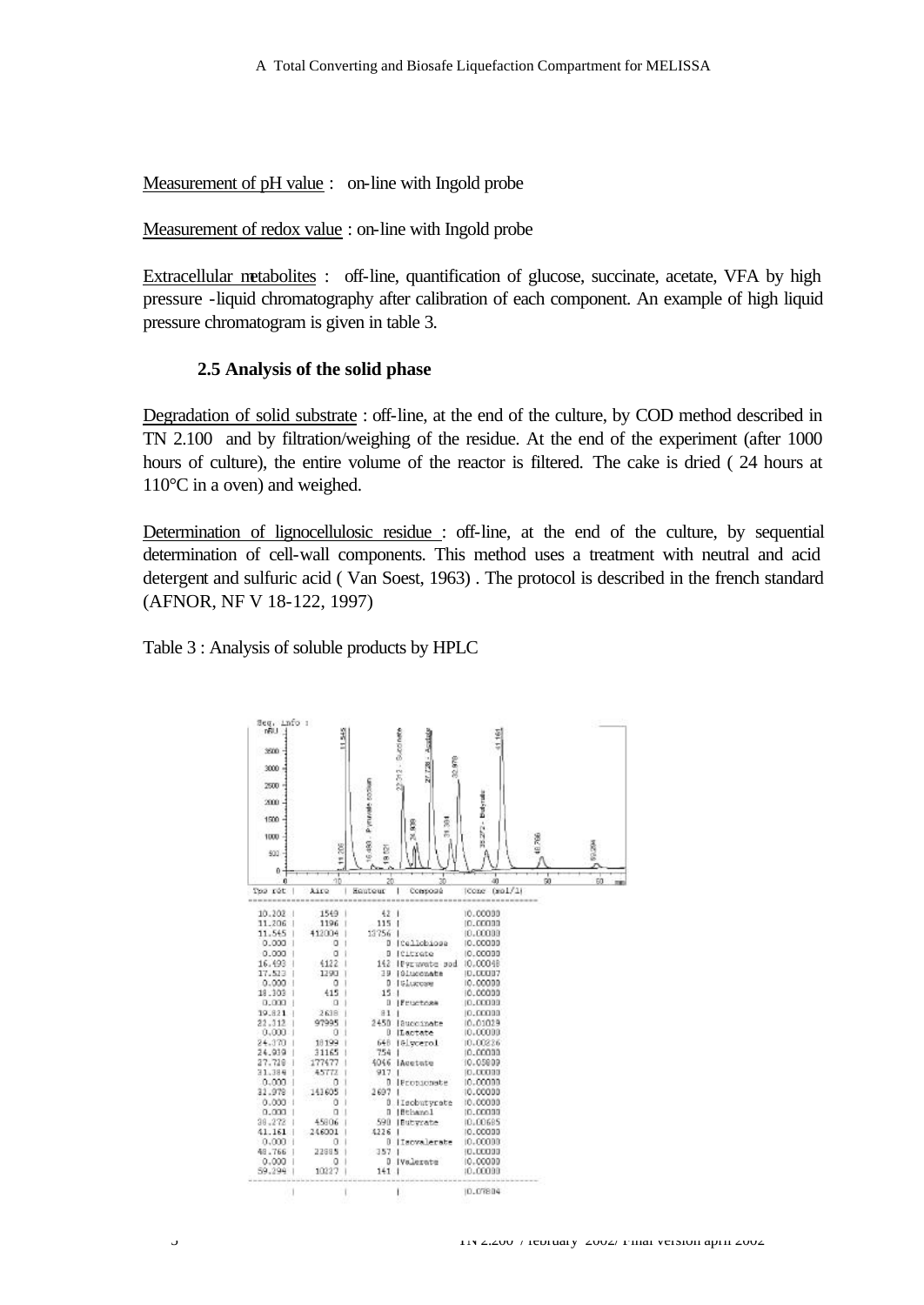#### **3.0 RESULTS**

#### **3.1 Standard culture on cellobiose**

In standard conditions, which means on soluble substrate like cellobiose and with only one addition of substrate in the course of process, the extracellular products are basically succinate and acetate The results in figure 1 show a production of succinate 4 g/l and acetate 3 g/l. They are consistent with the results published by Matheron et al, 1997.



Figure 1 : Growth of *Fibrobacter succinogenes* in reactor on cellobiose. Report of optical density ( $\bullet$ ), production of succinate ( $\bullet$ ) and acetate ( $\bullet$ )

The cellobiose is cleaved in two molecules of glucose by a cellobiase or in one glucose and one glucose-1-phosphate by a cellobiose phosphorylase (Matheron et al, 1996). Actually, we could firstly observed a decrease of cellobiose concentration and an increase of glucose concentration. The increase of cellobiose concentration after 25 hours is due to the fact that we added an other fraction of cellobiose (Figure 2).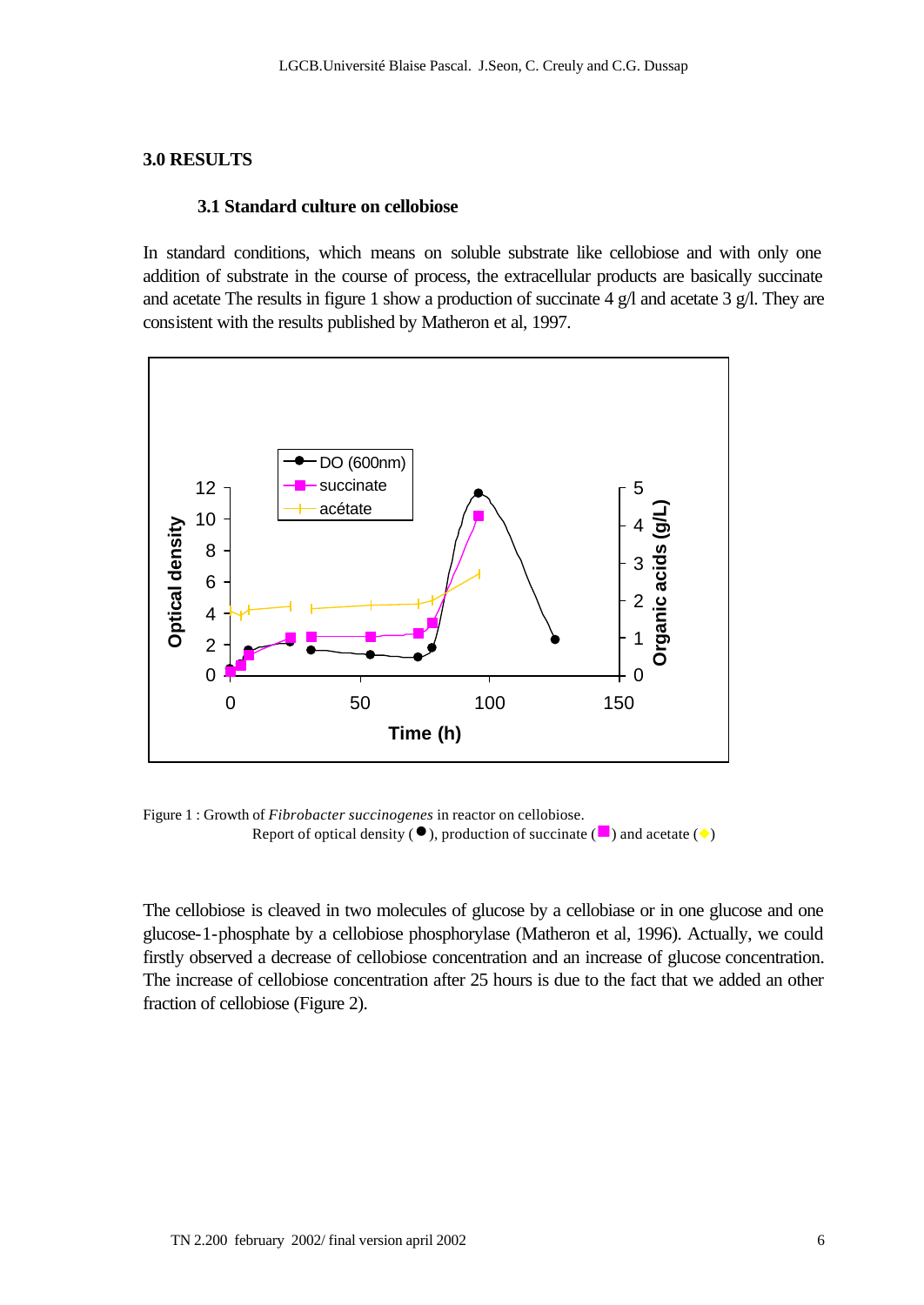

Figure 2 : Growth of *Fibrobacter succinogenes* in reactor on cellobiose. Report of consumption of substrates: cellobiose  $(\triangle)$ , glucose  $(\square)$  and total sugars  $(\square)$ 



Figure 3 : Growth of *Fibrobacter succinogenes* in reactor on cellobiose. Report of NH3 consumption ( $\blacktriangle$ ), values of pH ( $\blacksquare$ ) and redox potential ( $\blacksquare$ )

After 100 hours of culture, there was a limitation by the nitrogen source and the reactor was stopped. This culture would be weighing as a standard behaviour of *F.succinogenes* on soluble substrate and would be just used to compare the metabolism of this bacteria on ESA-substrate.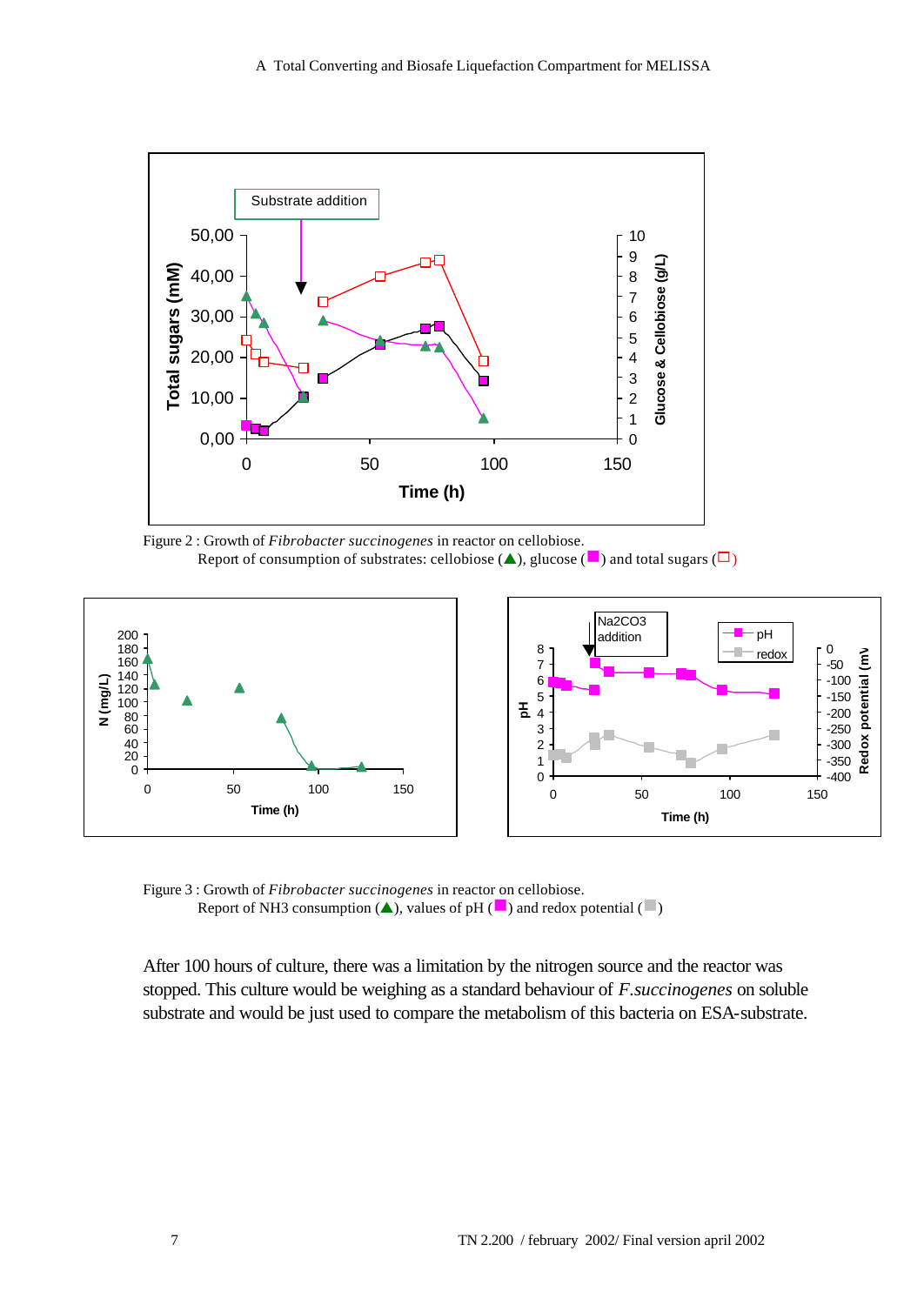# **3.2 Vegetable degradation of ESA-substrate, Reactor 1 : Wheat straw + soya waste + cabbage** With cellobiose at  $t = 0$

Within the results of the previous TN , *F.succinogenes* is unable to grow on faeces. In spite of this problem, we have shown that *F.s* remains a good alternative to the first compartment of MELISSA observing that it could degrade lignocellulosic substrates. In the TN 2.100, we have begun to test in reactor the degradation of single substrate one by one: wheat, soya and cabbage. In this report, we have stand up for testing the association of the three vegetables in concentration decided in the meeting of Gent.

The figure 4 gives a general view of all parameters measured during this experiment.



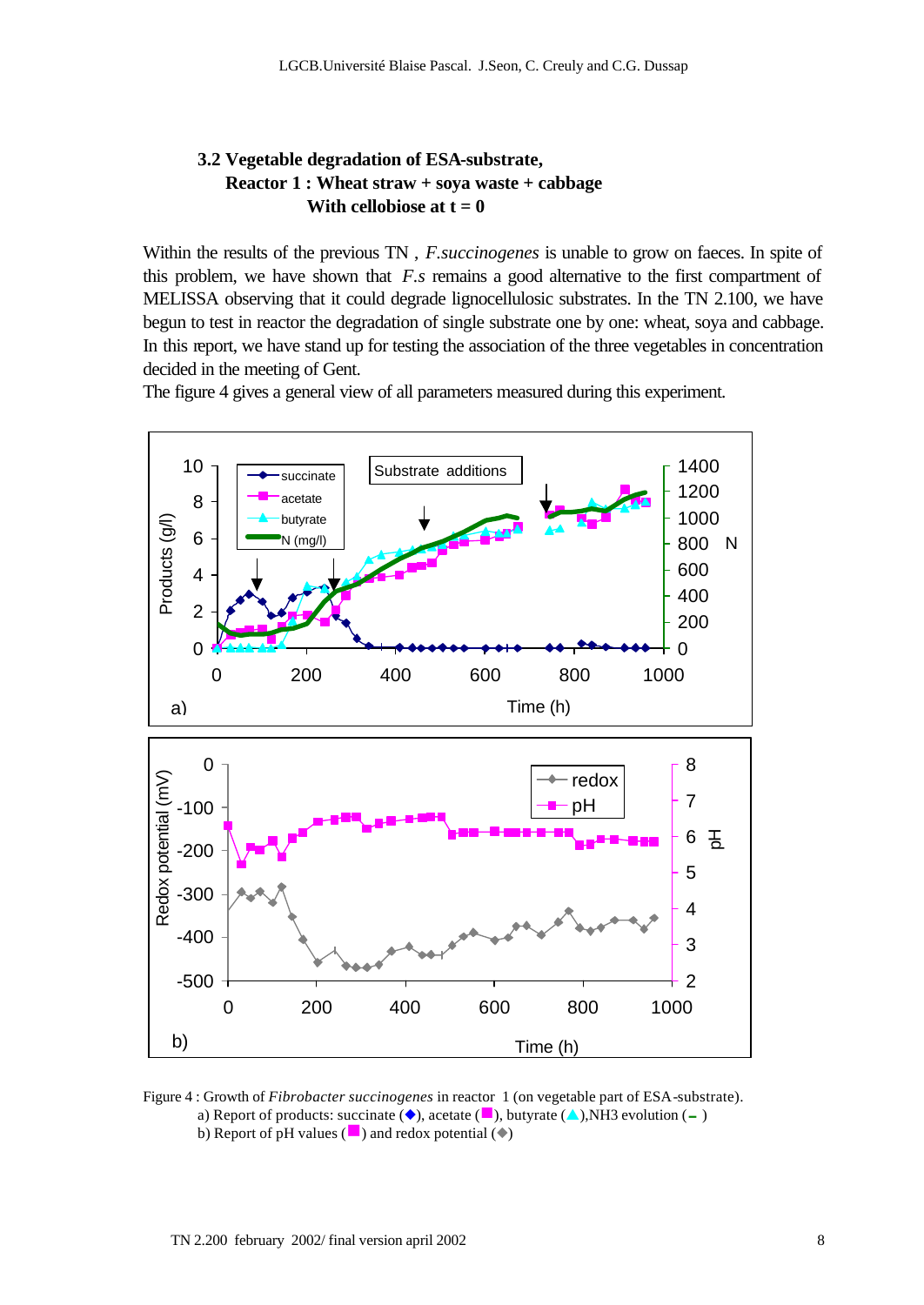#### 3.2.1 Analysis of the first step : 0-100h



Figure 5 reports for the first hundred hours.

Figure 5 : Growth of *Fibrobacter succinogenes* in reactor on vegetable part of ESA-substrate. Report of products: succinate ( $\blacklozenge$ ), acetate ( $\blacksquare$ ), butyrate ( $\blacktriangle$ ),NH3 evolution (-)

The comparison between the figure 5 and figures corresponding to a standard culture on cellobiose (figures 1 at 3) gives to believe that in this step of culture, *F.s* degrades at once the cellobiose present in the initial medium. In this case, it developes a classical metabolism, producing succinate  $(3g/l)$  and acetate  $(1g/l)$ . The HPLC analysis shows that after 40 hours of culture, there was no more cellobiose in the medium which could prove that after this time, *F.s* degrades only the non-soluble part of substrate but always produces succinate and acetate. During this step, there was also a consumption of  $(NH<sub>4</sub>)2SO<sub>4</sub>$ .

3.2.2 The second step : 100-250 h

At 100 hours, we added a dose of vegetable part: wheat (5.6g), soya (5.6g) and fresh cabbage  $(76g \approx 5.6g \text{ DM})$ . The same figure (5) shows that the concentrations in succinate and acetate decrease during 24 hours before increasing again.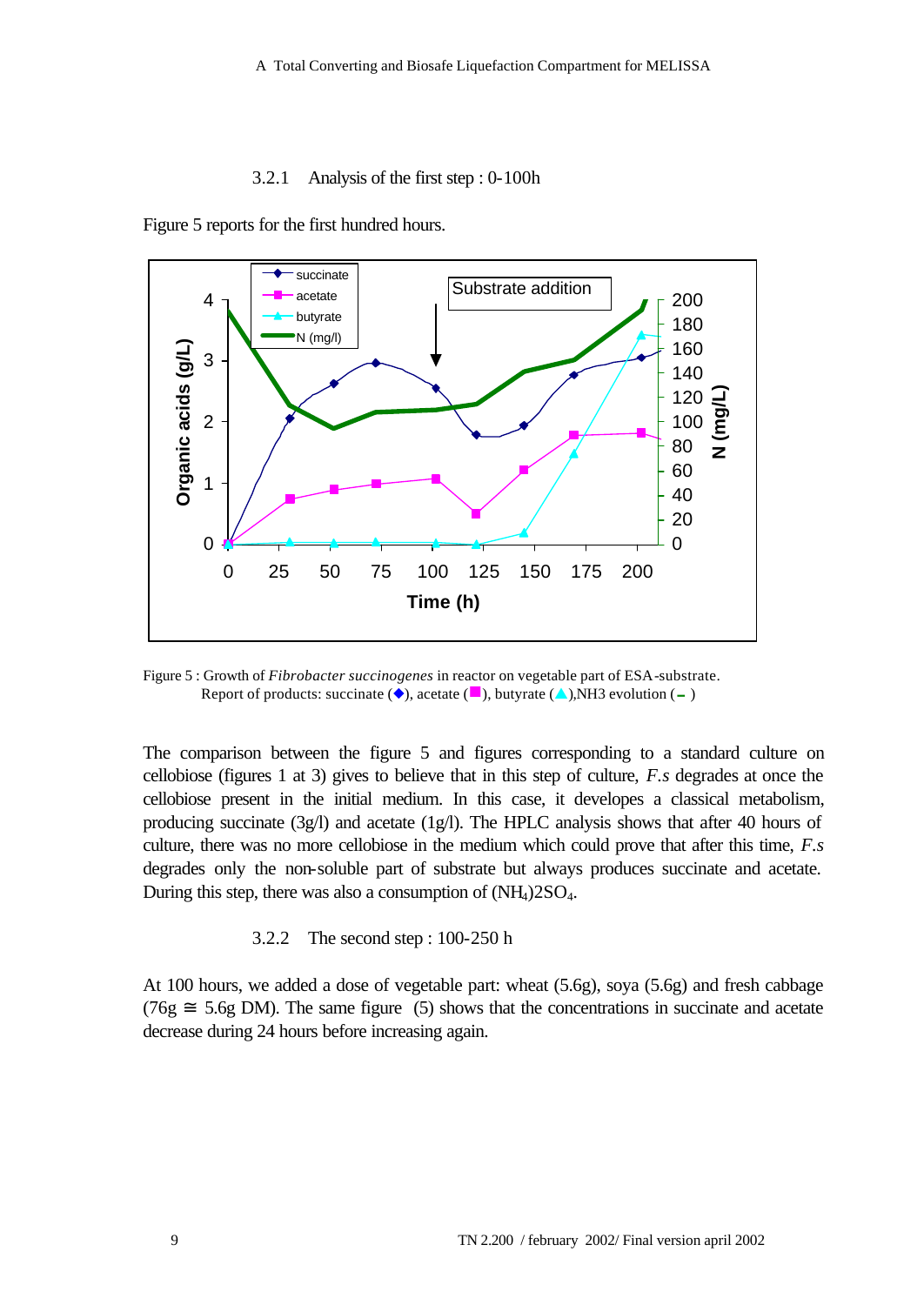## 3.2.3 The third step : 250 –1000 h

After 250 hours, the substrate had been added three times (figure 4). During this stage, succinate was consumed and the products were acetate and butyrate with high level of concentration, near 8 g/l. This particular metabolism with production of butyrate was never described in the literature.

On the other hand, the metabolism of cellulose was investigated using in vivo  $^{13}$ C NMR and  $^{1}$ H NMR ( Bibollet et al., 2000).The quantitative determination of metabolic fluxes showed the reversibility of different metabolic pathways in *F.succinogenes*: reversibility of glycolysis and reversibility of succinate synthesis pathway toward the production of acetate. This phenomenon could be an explanation to the change of metabolism observed on our experimentation.

Matheron et al.(1999) showed that the presence of ammonia increased the reversal of succinate synthesis pathway while the other reversed routes remained unchanged. Therefore, it was exactly our case in this reactor. The analysis of N curve reveals a high level of nitrogen excreted in the medium in the form of ammonia. Maybe, it will be correlated to the acetate concentration.

3.2.4 Quantification of degradation

Substrate added (1/3 wheat+1/3 soya+1/3 cabbage) =  $84 \text{ g}$  DM

Substrate non treated after 1000 hours of culture  $= 28 \text{ g} \text{ DM}$ 

Substrate degraded = 56 g DM, ie  $67\%$  of the initial quantity in 41 days

Degradation yield  $= 1.36$  g DM/day

Total volume of the reactor : 1.6 L

Specific degradation yield : 1.05 g /L.day

# **3.3 Degradation of ESA –substrate , Reactor 2 : Wheat straw + soya waste + cabbage + spirulina** With cellobiose at  $t = 0$

Using the same initial condition (cellobiose  $8 \text{ g/L}$ ) that the previous experimentation, reactor 2 was implemented with spirulina in addition to vegetable part of ESA-substrate.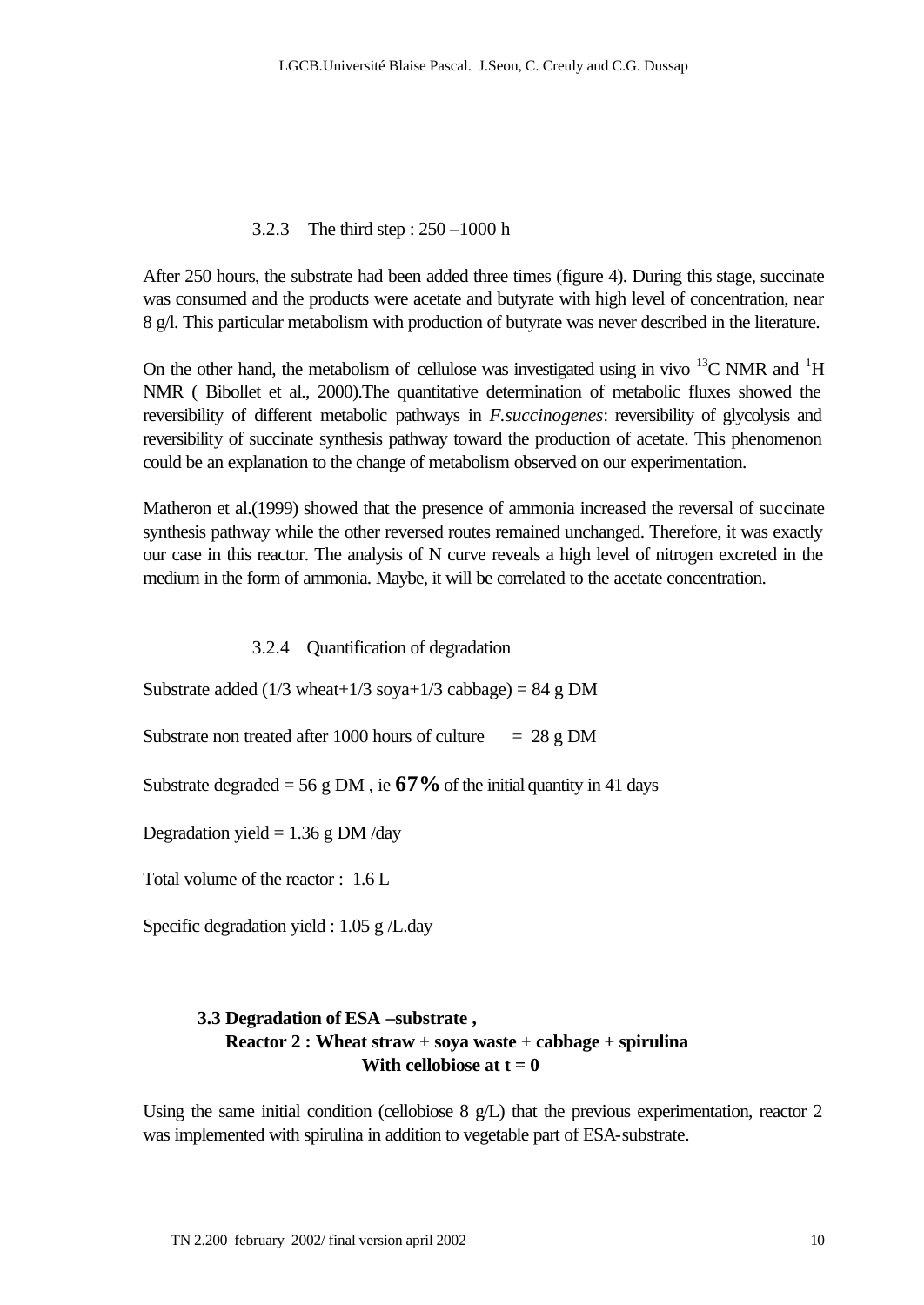#### 3.3.1 Analysis of the liquid phase

The figure 6 gives the general profile of the degradation which could be correlated to the profile shown in figure 5. During the first step (0 - 100 h), *Fibrobacter succinogenes* develops an usual metabolism with production of succinate and acetate. Between 100 and 250 h , we could make the assumption that we observed a metabolic balance characterized by a stabilisation of acetate and succinate concentration and production of propionate (butyrate in the reactor 1). During the last step, until 1000 hours, this production increases in large amounts (about 8 g/L) after consumption of succinate.

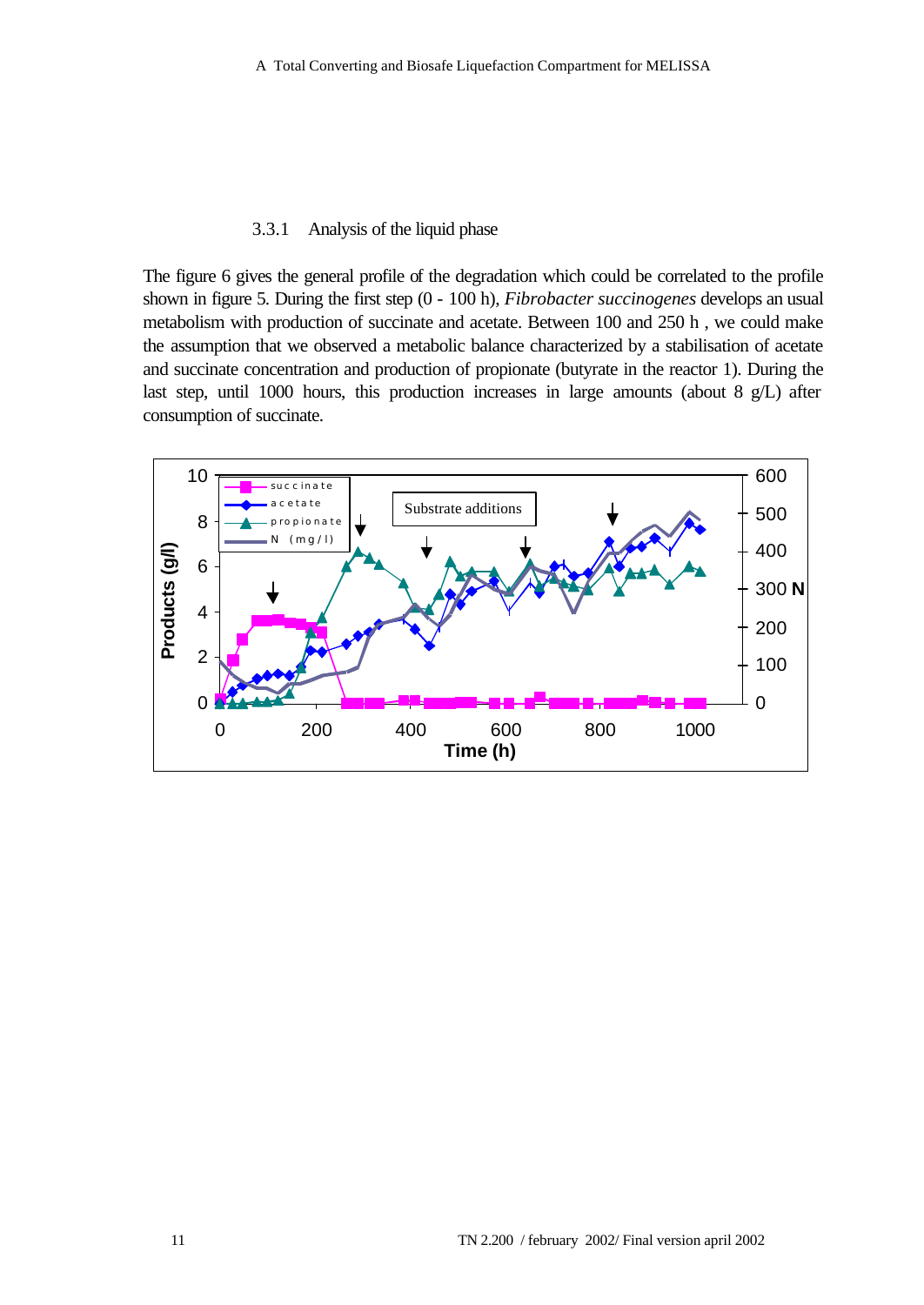- Figure 6 : : Growth of *Fibrobacter succinogenes* in reactor 2 ( vegetable part + spirulina). a) Report of products: succinate ( $\Box$ ), acetate ( $\Diamond$ ), propionate ( $\Diamond$ ), NH3 evolution (-) b) Report of pH values ( $\Box$ ) and redox potential ( $\Diamond$ )
	- 3.3.2 Quantification of degradation by dry mass measurement

Substrate added (wheat straw+soya+cabbage+spirulina) = 115 g DM

Substrate non treated after 1000 hours of culture  $= 49$  g DM

Substrate degraded = 66 g DM ie 57 % of the initial quantity in 41 days

Degradation yield =  $1.61$  g DM / day

Specific degradation yield : 1.01 g DM / L.day



The previous tests in bottle have demonstrated that there is no growth of *F.succinogenes* on spirulina, probably because of the proteic composition of spirulina which can't be used as carbon and energy sources by F.s. Therefore, the quantity added during the fed-batch could be recovered at the end of the process. The substrate really involved in the degradation process will be only **100.8 g** DM and from the same point of view, the part of substrate after 1000 h which could be take in account is only **34.5 g DM**. The percentage of vegetable degradation is **66%**, value similar to the one obtained in reactor 1 (67%). That confirms in the opinion that there is no degradation of spirulina.

#### 3.3.3 Quantification of degradation by COD measurement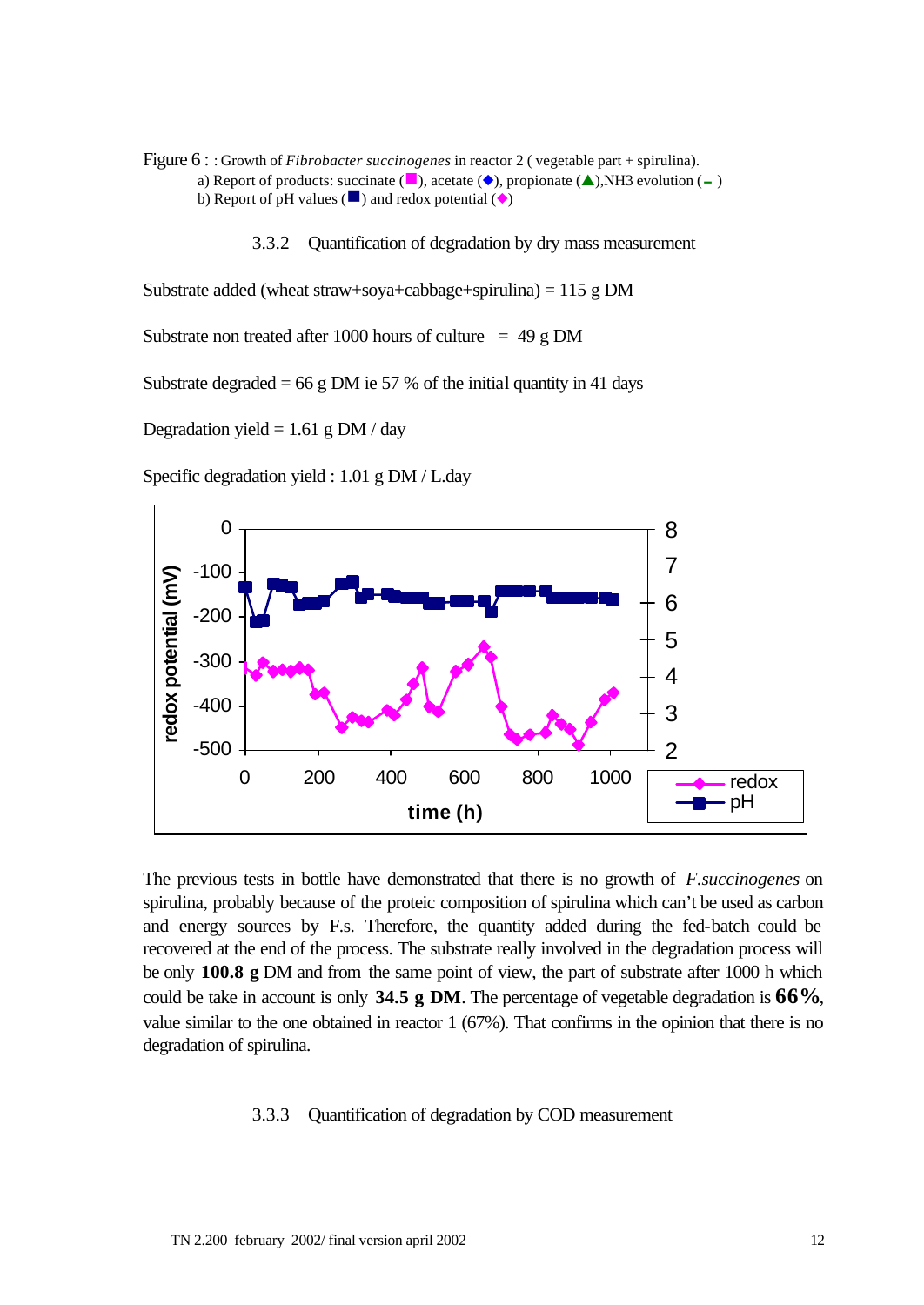The substrate COD is defined as the value obtained by the standard curve considering wheat straw + soya waste + cabbage + spirulina :

substrate COD (g O2/L) =  $0.725$  x dry mass (g substrate added in the medium)

After 1000 h of culture, the  $_{\text{total}}$  COD and the  $_{\text{soluble}}$  COD were measured by a representative sample of the heterogeneous medium.

| On the reactor 2, these analyses give the following results :                                       |                                          |
|-----------------------------------------------------------------------------------------------------|------------------------------------------|
| Sum of substrate COD added:                                                                         | substrate COD = 84.3 g $O_2/L$           |
| Final value obtained after 1000 hours of culture : $_{\text{total}}$ COD = 71.4 g O <sub>2</sub> /L |                                          |
| Final value in liquid phase :                                                                       | soluble $COD = 27.9$ g $O_2/L$           |
| Final value of solid COD:                                                                           | $71.4 - 27.9 = 43.5$ g O <sub>2</sub> /L |

According to a previous analysis (TN 2.100), the substrate degradation by *F.s*. does not result in a decrease of total COD in a reactor, the solid substrate being mainly split in small organics (succinate, acetate, propionate and  $CO<sub>2</sub>$ ). Consequently, the total COD is supposed to marginally decrease during the time course of the culture.

The previous results lead to calculate that 84.3 g  $O_2/L - 71.4$  g  $O_2/L = 12.4$  g  $O_2/L$  are not recovered in the reactor volume which could indicate that 12.4 / 84.3 = **15 %** of initial COD is flushed out the reactor in the gas phase during the culture. This part can be volatile fatty acids and  $CO<sub>2</sub>$ .

The percentage of COD solid degradation is calculated by 43.5 / 84.3 = **50 %**. This is significantly lower than the evaluation of degradation by dry mass measurement which is 57 %.

3.3.4 Quantification of degradation by cell-wall measurement

Sequential determination of cell-wall components by Van Soest method was improved on single substrate, on ESA-substrate and on the dry residue obtained after 1000 h of culture. The raw data are shown in table 4.

|             | <b>Total fibers</b><br>%DM | Hemicellulose<br>%DM | Cellulose<br>%DM | Lignin<br>%DM |
|-------------|----------------------------|----------------------|------------------|---------------|
| Wheat straw | 75.5                       | 23.2                 | 45.2             | 6.3           |
| Soya waste  | 9.7                        | 4.7                  |                  |               |
| Cabbage     | .5.6                       | 3.4                  | 11.6             | 0.6           |

| Table 4: Raw data about cell-wall determination |  |  |  |  |
|-------------------------------------------------|--|--|--|--|
|-------------------------------------------------|--|--|--|--|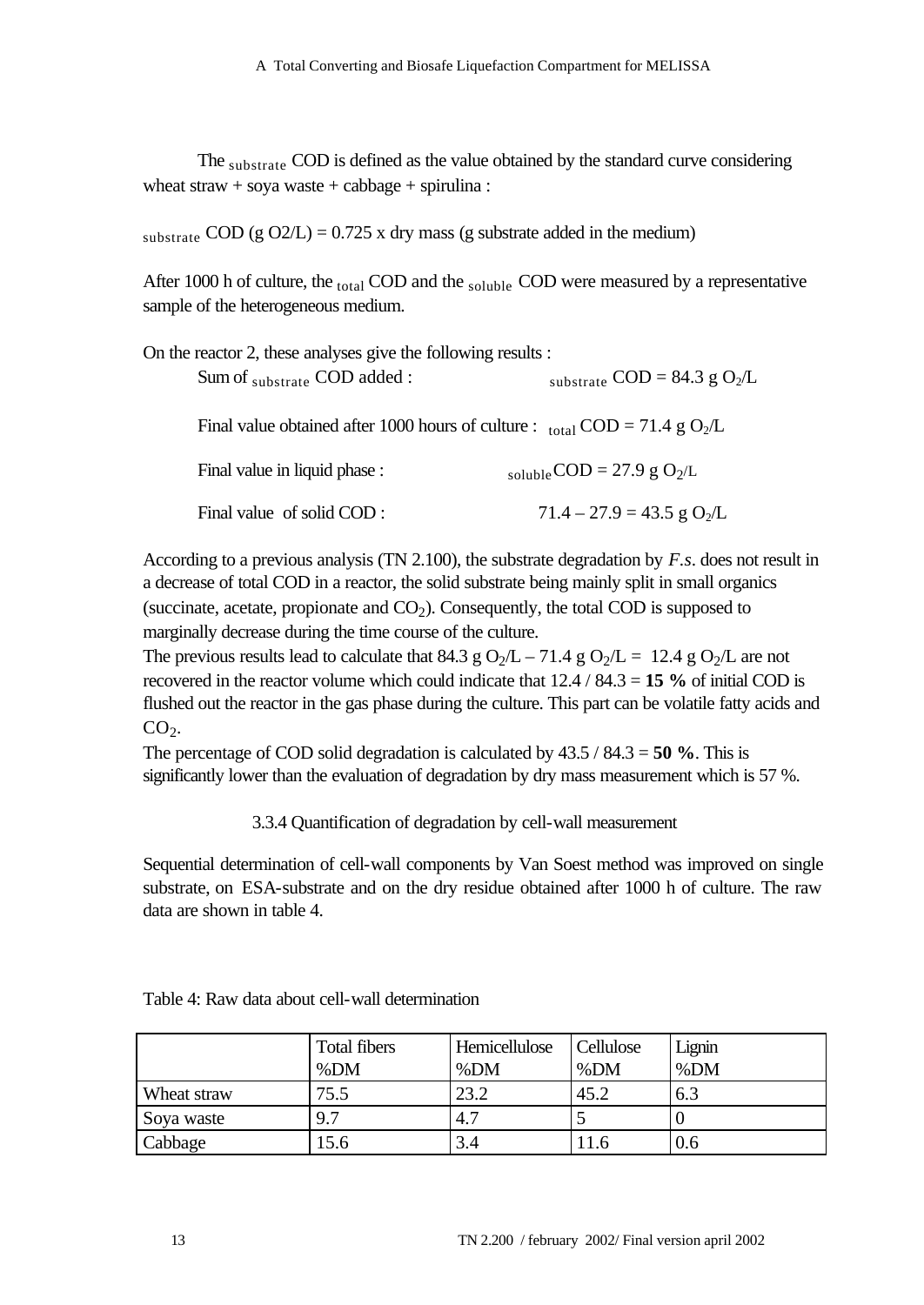| .<br>M1X<br>ر ا<br>$\mathbf{v}$ | 222<br>JJ.J | 10.J | ററ<br>20.4                     | $\sim$<br>ر ک      |
|---------------------------------|-------------|------|--------------------------------|--------------------|
| Reactor<br>residue<br>-         | 49.1        | 18.2 | $\mathcal{L}$<br>$\sim$ $\sim$ | -<br>$\sim$<br>، ب |

Knowing data from dry mass measurement and using hypothesis that spirulina could not be a substrate, degradation of each component could be calculated :

Total substrate added : 115 g DM Total spirulina added : 14.4 g DM Total substrate after 1000 hours of culture : 49 g DM

| Total fibers : 51 % DM degraded  | $0.333$ x (115-14.4) – 0.491 x (49-14.4)<br>$0.333 \times (115 - 14.4)$ |
|----------------------------------|-------------------------------------------------------------------------|
| Hemicellulose : 40 % DM degraded | $0.103$ x (115-14.4) – 0.182 x (49-14.4)<br>$0.103 \times (115 - 14.4)$ |
| Cellulose : 54 % DM degraded     | $0.204$ x (115-14.4) – 0.272 x (49-14.4)<br>$0.204 \times (115 - 14.4)$ |
| Lignin: 45 % DM degraded         | $0.023$ x (115-14.4) – 0.037 x (49-14.4)<br>$0.023$ x $(115-14.4)$      |

These results point out an homogeneous degradation of cell-wall components, near 50%. Importantly, it has to be emphasized that for soya and cabbage, the fiber fraction to be degraded remains low (10 and 15 % respectively) compared to the total dry matter to remove.

# **3.4 Degradation of ESA –substrate , Reactor 3 : Wheat straw + soya waste + cabbage + spirulina Without cellobiose at**  $t = 0$

The third experiment was improved without addition of cellobiose in the initial medium.

### 3.4.1 Analysis of the liquid phase

The general profile of the curves (figure 7) is similar to those obtained in reactor 1 or 2 but not in the same scale of products concentrations. Succinate and propionate concentrations are half for the same production of acetate  $(8 \text{ g/L})$ . In the rumen ecosystem, propionate is well-known to be produced from succinate by direct decarboxylation (Gottschalk, 1986).This pathway is employed by *Selenomonas ruminantium* which is the major propionate-producing organism in the rumen and which get rid of succinate produced by cellulolytic bacteria (Scheifinger et al., 1973). None published data indicates that *F .succinogenes* is able to use this pathway on standard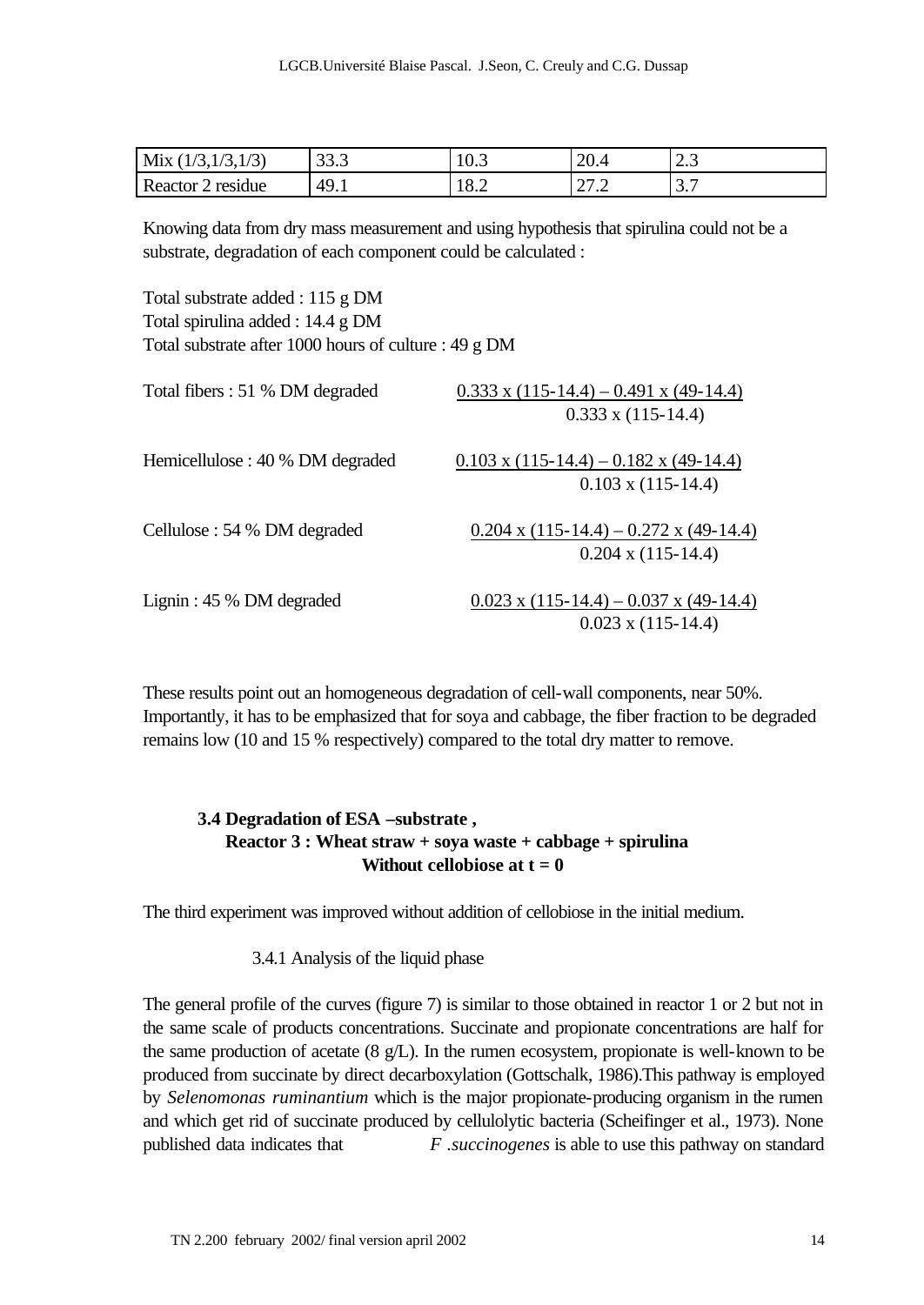substrate. Two hypothesis could be advanced; the first is that our process involves high concentration of complex lignocellulosic substrates which dictate a metabolic balance to allow a detoxification of the medium. The second hypothesis is that the culture is systematically contaminated by the wheat straw addition even if this substrate is always sterilized. At the present time, several tests are operated to try to find an explanation and will be presented in the next TN.





Figure 7 : : Growth of *Fibrobacter succinogenes* in reactor 3 ( vegetable part + spirulina).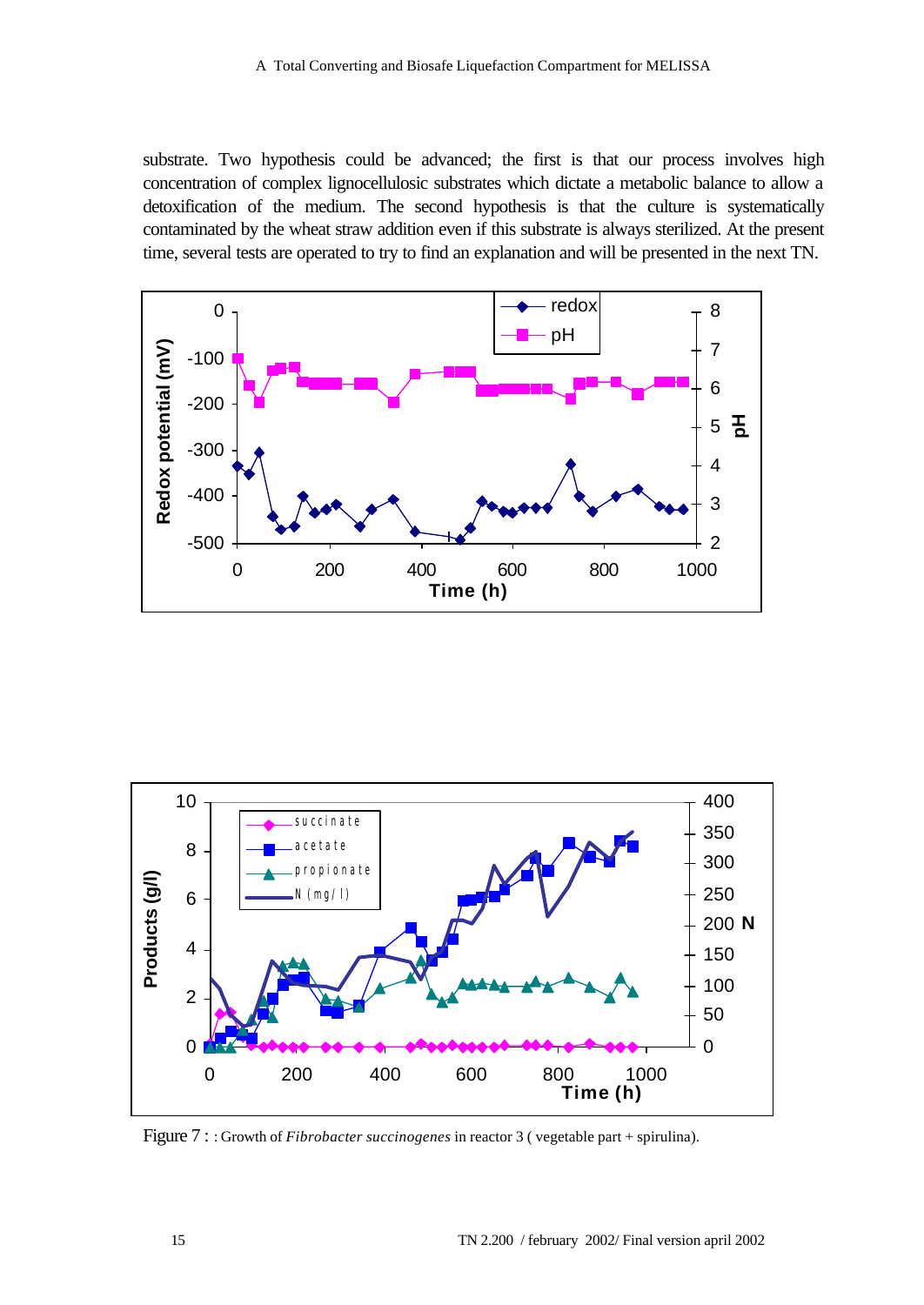a) Report of products: succinate  $(\blacksquare)$ , acetate  $(\lozenge)$ , propionate  $(\blacktriangle)$ ,NH3 evolution (-) b) Report of pH values ( $\Box$ )and redox potential ( $\blacklozenge$ )

3.4.2 Quantification of degradation by dry mass measurement

Substrate added (wheat straw+soya+cabbage+spirulina) =  $115.2$  g DM + faeces at the mid term Substrate non treated after 1000 hours of culture  $= 46.6$  g DM

Substrate degraded =  $68.6$  g DM ie 59 % of the initial quantity in 41 days

Degradation yield =  $1.45 \text{ g}$  DM / day

Specific degradation yield  $= 0.91g$  DM /L.day

According to the hypothesis that spirulina and faeces could not be considered as potential substrates, the dry mass corresponding are removed from the total value. The results become : Substrate added (wheat straw+soya+cabbage) =  $90.7 g$  DM

Substrate non treated after 1000 hours of culture  $= 22$  g DM

Substrate degraded =  $68.7$  g DM ie  $75.7$  % of the initial quantity in 41 days

3.4.3 Quantification of degradation by COD measurement

On the reactor 3, these analyses gives the next results :

substrate  $COD = 78.8$  g  $O_2/L$  (wheat + soya + cabbage + spirulina + faeces)

 $_{\text{total}}$  COD = 65.5 g O<sub>2</sub>/L which could indicates that 16.8 % COD is flushed in the gazeous phase

soluble  $\text{COD} = 38.8 \text{ O}_2/\text{L}$ 

According to these values, the percentage of degradation obtained by COD measurement is **66 %.**

There is still a slight discrepancy between degradation yield estimation by COD (66 %) and dry mass measurements (76 %).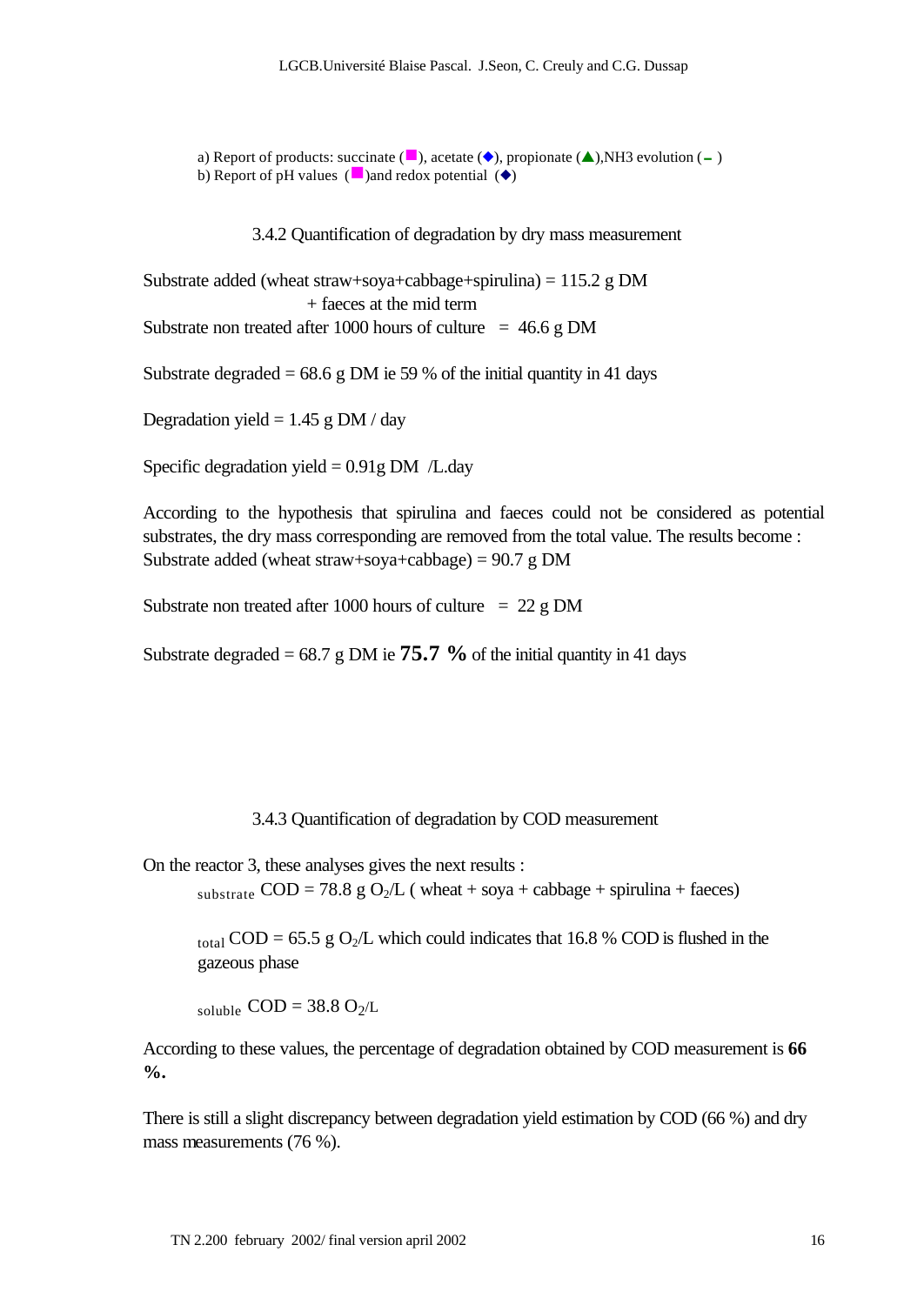The comparison of the results between reactor 3 (no initial cellobiose) and reactor 2 (initial 8 g/L cellobiose) seems to indicate that the degradation is more efficient in reactor 3. This must be confirmed. An explanation could be that the production of VFA is lower on reactor 3 due to lower total initial sugars concentration which could result in a lower inhibition of *F.s* metabolism. This could lead to interesting strategy of elimination during the culture.

3.4.4 Quantification of degradation by cell-wall measurement

Reactor 3 was stopped at the end of january and these values are not yet available.

# **4.0 SUMMARY / OUTLOOK**

Actually, the process using *Fibrobacter succinogenes* can degrade vegetable part of ESAsubstrate with a very good efficiency. Tests on single substrates show that degradation of wheat straw was performed with 32%, soya waste 63%, cabbage 78% (dry mass estimation). Spirulina which is a proteic substrate, is not degraded by *F.s*.

An ambiguity remains about the influence of faeces because a recent test on a new faeces sample shows that *F.s* can growth when placed in the vicinity of this material in association with a cellulosic substrate but it could not be considered as a substrate source. This is in contradiction with results presented in the previous TN and could be explained by a bad sample of faeces (antibiotic ?). An addition of faeces at the mid term of reactor 3 shows that degradation of vegetable part is not affected by faeces.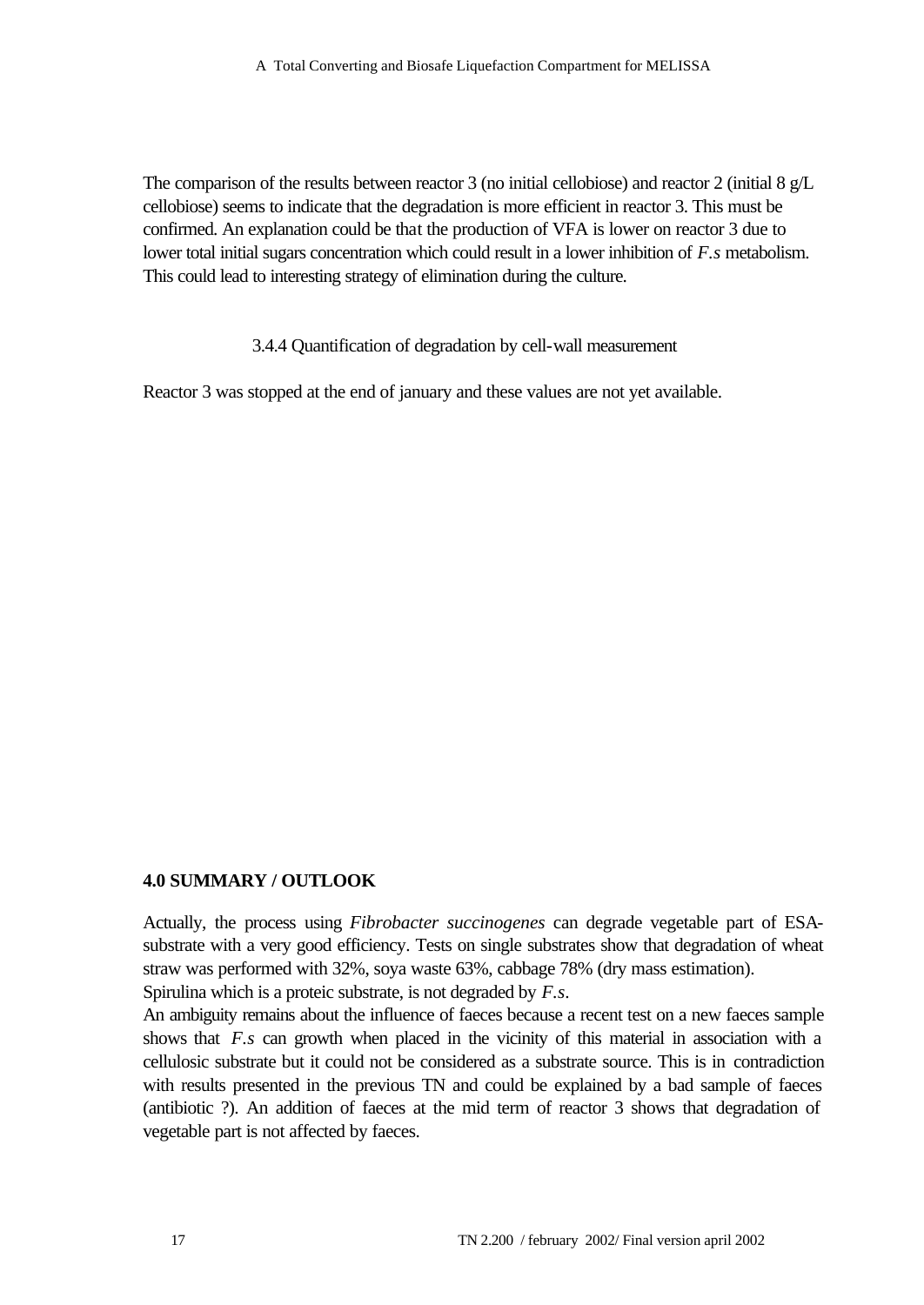In all cases, *F.s* does not seem to be able to degrade faeces and spirulina.

The association of wheat straw, soya waste and cabbage gives between 56 % and 76 % of degradation based on dry mass measurement and between 50 and 66 % of degradation based on COD analysis. The dry mass measurement 67 % (reactor 1), 66% (reactor 2) and 76 % (reactor 3) seems to be the best method because it concerns the whole solid part but there is on the one hand an overestimation because it includes the biomass content and on the other hand an underestimation because there are significant losses during the filtration.

Van Soest method for fibers fraction estimation has been implemented which enables to follow the fibers fraction degradation.

The analytical methods are presently improved according to those presented in Barcelona:



#### **References :**

#### **AFNOR, (1997)**

Aliments des animaux; détermination séquentielle des constituants pariétaux; méthode par traitement aux détergents neutre et acide et à l'acide sulfurique, NF V 18-122, ISSN 0335-3931, 5 aout 1997.